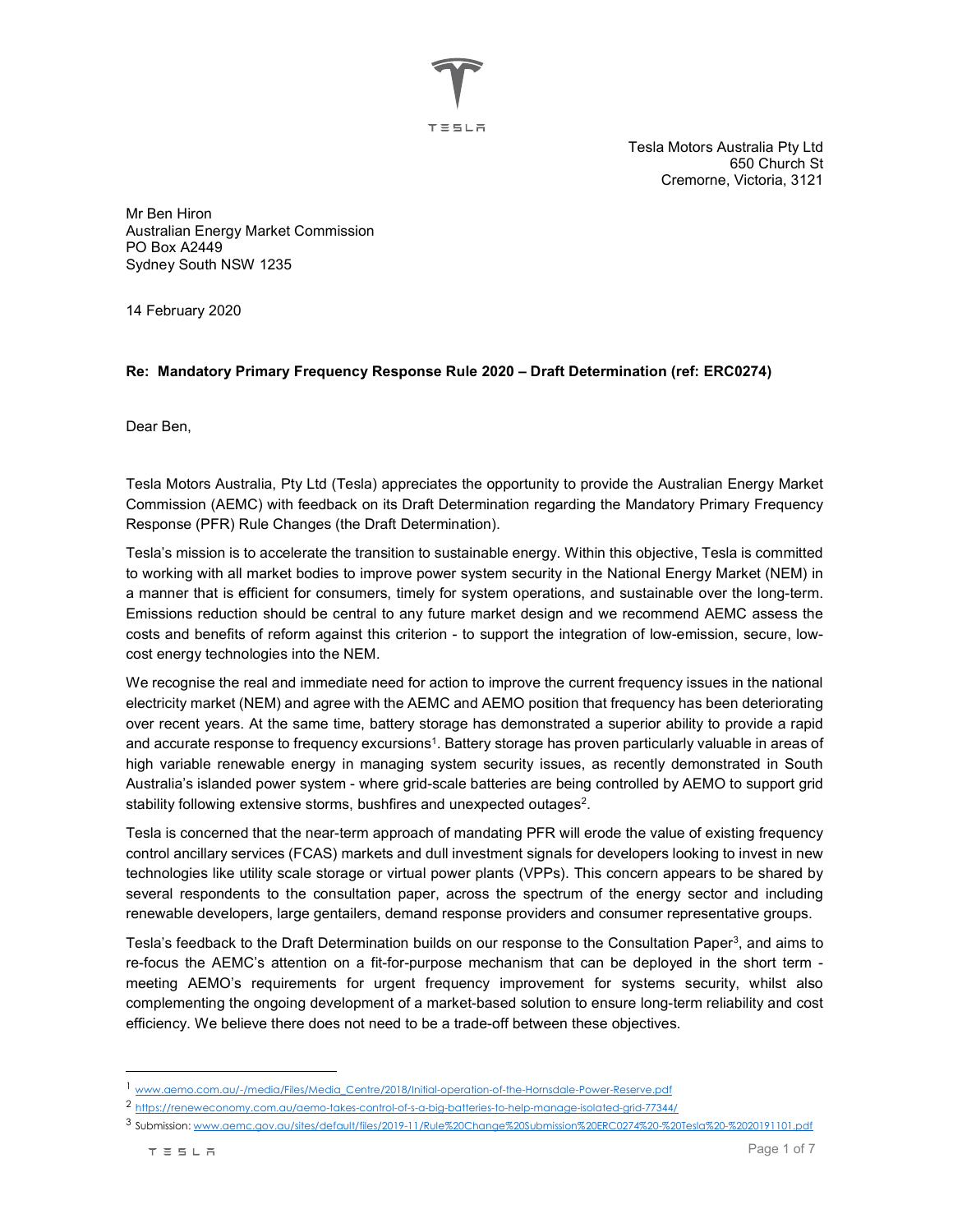Key recommendations are for the AEMC to:

1. Reconsider alternative approaches for introducing PFR in the short term to better align with energy market and commercial developments.

The AEMC must provide appropriate weighting to the AEC's offer of a voluntary trial, which Tesla supports, as well as explore other contract-based proposals. This will allow the frequency design workstream to progress in parallel, whilst also ensuring investment signals are improved to introduce new flexible capacity and maintain reliability in the near-term.

2. Introduce a market-based mechanism (with AEMO support) as quickly as possible, given the investment signal impacts on new entrants.

There was strong consensus supporting a market-based approach in the long term, and near-universal consensus against implementing a mandatory approach in the short term, particularly given the unknown impact on existing FCAS markets, and how this might influence the business case for any private investment in new dispatchable energy generation. We recommend the AEMC continue to test the factors that are driving AEMO's decision making to be limited to a fleet-wide mandatory approach, ahead of the final Determination.

3. (Should a mandatory requirement be pursued) Ensure implementation is staged and processes are made transparent ahead of a final rule change.

AEMO should be required to explore options to involve only scheduled generators based on capacity thresholds (e.g. starting with 200MW+ scheduled plant, and adding additional, smaller plant or semischeduled generators based on observed frequency impacts). It is recommended this is codified in the National Electricity Rules, restricting the interim Primary Frequency Response Requirements (interim-PFRR) to only apply to generators above 200MW. AEMO can then consider application of PFR to smaller / semi-scheduled generators as part of developing the finalised PFRR to be published end-2021 (including transparency around compliance deadlines), should frequency performance not have improved sufficiently. This would allow for both greater quantification of the actual PFR requirements of the NEM and provide valuable operational insights to assist with longer-term mechanism design; and also soften the business case impacts on fast-response, flexible assets looking to enter the market in the short-term.

The AEMC should also consider incorporating a shorter sunset period of 18 months, with annual reviews conducted in the event of any extensions to the mandatory requirements, to facilitate the transition to a market-based approach as quickly as possible.

Additional detail relating to each of these points is included in the response following. For more information on any items raised please contact Dev Tayal (atayal@tesla.com).

Kind regards

Emma Fagan Head of Energy Policy and Regulation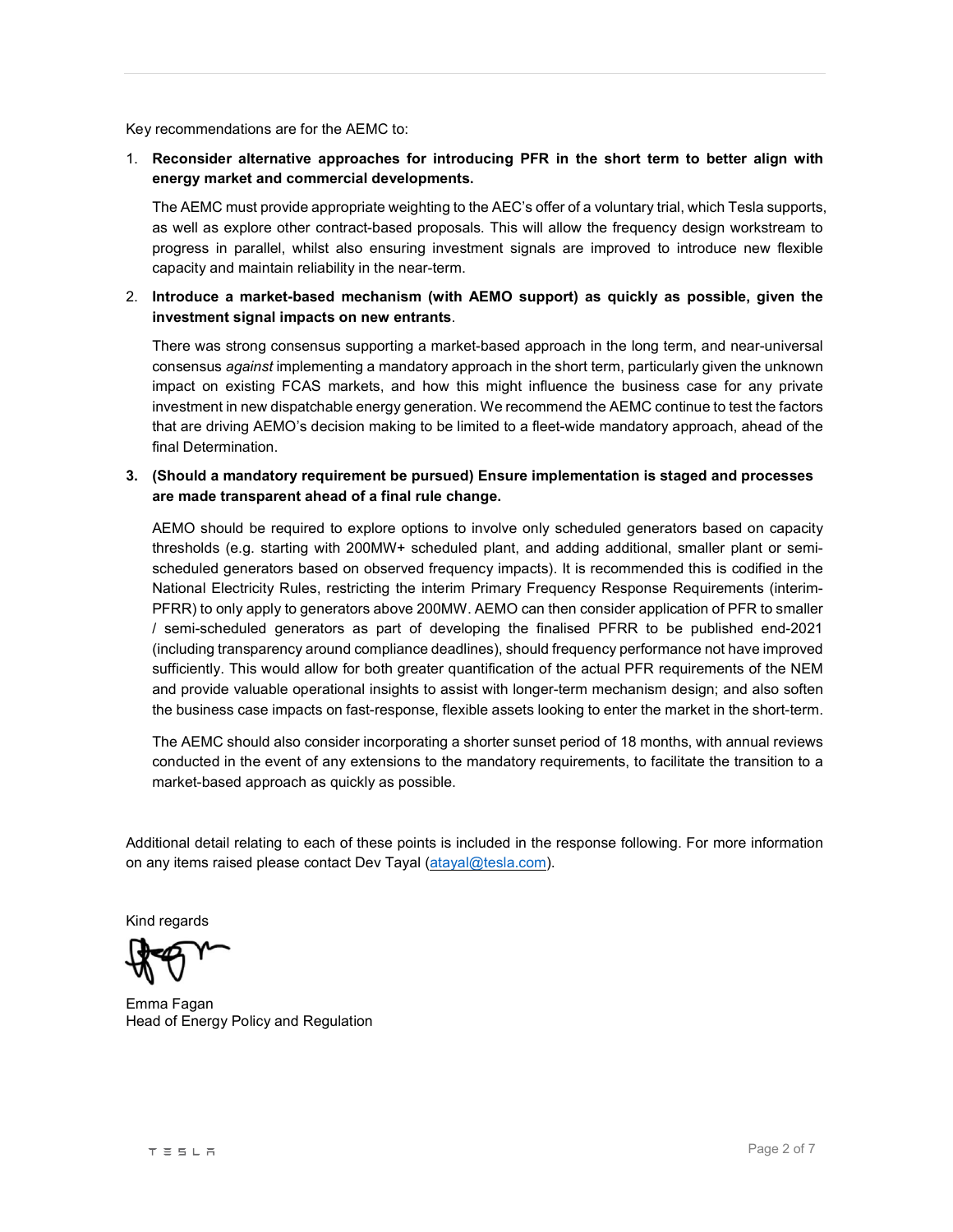# 1. PFR should be introduced in a way that aligns with wider energy market and commercial developments

Tesla re-iterates its position that implementing short term arrangements that minimise impacts on the broader investment and commercial outcomes, and do the least to prejudice future market reforms, will be the most effective way to implement primary frequency response in the NEM.

We recognise the principle driver behind the AEMC progressing a mandatory approach in the short term is addressing the immediate system security needs, as highlighted by AEMO. Tesla agrees that developing any market-based mechanisms should not come at the expense of a secure and stable power system. However, there has been little development of alternatives to a fleet-wide mandate approach. We believe there does not need to be a trade-off between introducing requirements that promote market efficiency in the long-term versus ensuring system security.

We also recognise AEMO has erred on the side of caution and proposed a "conservative and prudent approach". However, given the pace of the energy transition, the AEMC must balance this conservatism with the reality of broader generation and network changes occurring and forecast to accelerate (as highlighted by AEMO's Integrated System Plan).

It is worth considering that primary frequency control, whilst critical, is just one of the elements of maintaining a secure power system. For example, in addition to frequency degradation, AEMO highlights in its 2019 Electricity Statement of Opportunities report:

"the forecast reaffirms that targeted actions must be taken now to provide additional dispatchable capacity to reduce the risks of supply interruptions during peak summer periods."

As such, this Draft Determination must be placed within the broader context of the NEM's and complementary reforms that are required to support the transition towards a high renewables generation fleet, whilst simultaneously ensuring a coordinated and coherent market and regulatory framework. It would be unhelpful to introduce one element of a secure system (mandating PFR) that makes it harder for AEMO to achieve another element (ensuring investment signals are improved to introduce "additional dispatchable capacity").

Tesla is concerned with the lack of clear reform pathway that would introduce appropriate incentives for fastresponse and flexible generation – particularly in the near-term when capacity is needed to replace retiring thermal fleet.

### Investment signals to ensure reliability

From Tesla's perspective, enabling the integration of energy storage into the NEM will be critical to achieving an efficient, secure and low-emission future grid, as outlined by the Finkel Review blueprint and now consistently recognised by the AEMC and AEMO.

Tesla supports the development of a PFR market as one element to provide adequate commercial drivers to incentivise new flexible plant to enter the market. Creating the right incentive structures will be critical to ensuring that appropriate flexible and responsive capacity is built to replace the existing synchronous fleet as it closes over the coming years. The use of market mechanisms to procure primary frequency response will enable fair competition between all technology types providing this service. Markets for frequency response would support resource efficiency, price formation and additional value streams for resources, and comparable treatment between new and existing resources.

Mandating requirements across the entire fleet of scheduled and semi-scheduled assets, even as an interim solution, risks stymieing investment and prejudicing market design decisions in the longer term – reducing the investment case for new technologies in the meantime. Even with the inclusion of a sunset clause, it will be challenging to address investor uncertainty –reflected as higher cost of capital (and commensurately higher revenue requirements from projects) due to the uncertainty from what is effectively a commitment to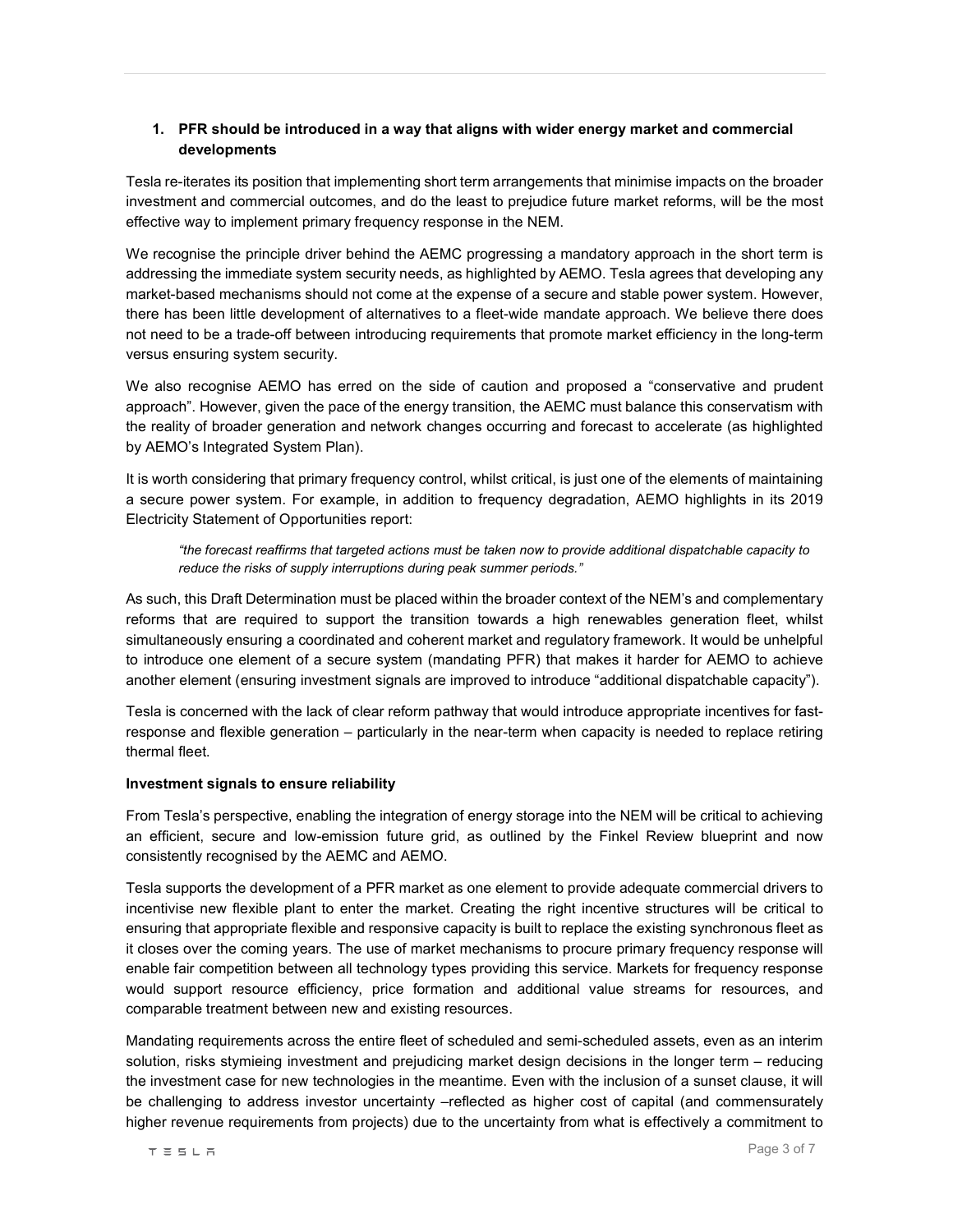work up some form of market mechanism within a 3 year timeframe (susceptible to scope change, delay, or other reform influences).

Innovation will flourish when design principles focus on achieving outcomes, rather than mandating specific short-term requirements. This is particularly true for the energy sector, where technical requirements are critical to maintain the safe, secure and reliable operation of the system. However, clean technologies can often meet equivalent outcomes through non-traditional means.

From an energy storage perspective, whilst still a growing sector, the NEM currently provides mixed signals for investors looking to develop private storage projects, highlighting a significant gap in meeting AEMO's forecast levels of storage deployment by 2030 (i.e. over 10GW by 2030 as projected in the 2018 ISP 'fast change' scenario). These projects are crucial to contribute to both reliability and system security outcomes in the short term, and to drive affordability and efficiency outcomes for consumers over the longer term. From a wider market design perspective, AEMO highlights the increasing role of storage to provide an attractive alternative to investment in network infrastructure, provide key grid services, and enhance market competition for wholesale energy and ancillary services as stand-alone or aggregated assets in the form of additional dispatchable generation capacity.

It is within this context that the AEMC must consider these incremental rule changes, weighted against a broader assessment of what potential market design features will be necessary to stimulate the requisite levels of private investment, whether through the ESB's post 2025 work stream, or parallel explorations around day ahead markets, capacity mechanisms, pay for performance, and equitable access with technology neutrality. Structuring markets to value service provision (rather than mandates based on asset type or size) becomes increasingly relevant for evolving market designs that will need to integrate a suite of technologies providing comparable services across the grid. As a principle, all technologies should be able to access all revenue streams for which they can provide services.

### Quantification

AEMO still needs to work with the AEMC to better quantify the PFR requirements of the NEM. Once the required level of PFR is determined, industry will then have a much clearer idea of the best long-term mechanism for providing PFR in the NEM.

A trial as proposed by the AEC would provide valuable information on how 9GW worth of scheduled generators who are PFR enabled are able to improve frequency, assisting all stakeholders in ensuring effective design of a long-term mechanism. Tesla supports the AEC proposal as a pragmatic interim approach that can be quickly implemented. We note AEMO's concerns that a trial is a "stop-gap mechanism". However, as both AEMO and AEMC have already acknowledged, an interim (stop-gap) solution is exactly what is required to address immediate system stability concerns should a more holistic market mechanism need more time to be designed, developed and implemented.

Whilst operating as an isolated system, this illustrative example from the SWIS also re-enforces the idea that the quantity of PFR required is strongly correlated with the quality of provision (i.e. if the response is faster, the secure zone is larger, and the system is secure with less PFR and at lower levels of inertia):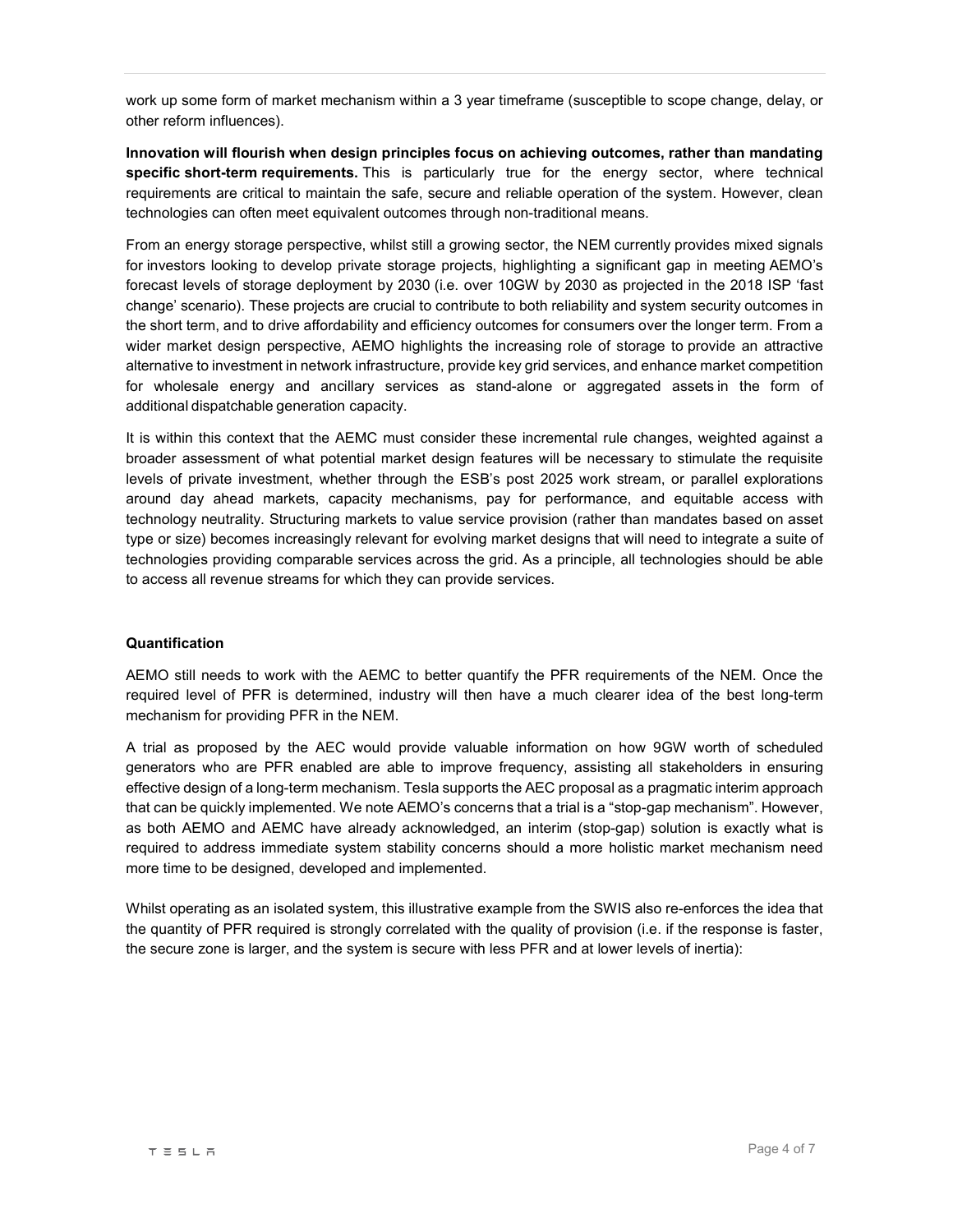#### Figure 1: SWIS illustrative example of PFR quantity vs quality trade off



Note: traditionally SWIS has operated with approx. t=2 (red curve). Fast response (e.g. from batteries) would be t=0.2 (light blue curve).

The DIGSilent analysis referenced in the Draft Determination is also clear on this point:

"A relatively small amount of primary frequency response can make a significant difference to the regulation of frequency"<sup>4</sup>

#### Short-term alternatives

As noted in our previous response, Tesla supports further exploration of a bilateral contracting mechanism that could be introduced in appropriate timeframes to satisfy AEMO's system security requirements. This doesn't appear to be considered by the AEMC in the Draft Determination.

As previously noted, Tesla points to the UK's introduction of an 'Enhanced Frequency Response' (EFR) service through direct contracting, with National Grid citing significant economic benefits and operating a procurement level of only 200MW in conjunction with tighter deadbands than the NEM – allowing EFR to be largely satisfied by fast responding inverter based technologies competing on price<sup>5</sup>. The AEMC could build on this model (and avoid incentivising single-use, short-duration assets), by also allowing service stacking with tenders for PFR requiring: high response accuracy; fast response (e.g. <500ms); and complementary service provision (e.g. availability in other FCAS markets). Different contract specifications could also be designed to ensure an appropriate mix of fast and slow start technologies to ensure adequate PFR levels.

These alternative approaches, alongside the proposed trials, will still satisfy AEMC's hierarchy of priorities for decision making – and would also provide industry more confidence that a move to a market mechanism would be effectual. Tesla recommends the AEMC continues to test these positions with AEMO.

### 2. Introduce a market-based service (with AEMO support) as quickly as possible

Given the potential impacts of a mandatory approach, the AEMC should continue to explore whether alternative approaches can balance operator concerns with longer term market design efficiencies. These key issues are raised below:

### **Urgency**

-

It would also be helpful for market participants to understand AEMC's constraints on meeting the urgent timeframes highlighted by AEMO – i.e. to ensure adequate frequency control procedures are in place ahead of next summer (2020/21).

<sup>4</sup> DIGsilent, Frequency in the Normal Operating Frequency Band - Update report for AEMO, 18 September 2019, p.31

<sup>5</sup> See https://www.nationalgrideso.com/balancing-services/frequency-response-services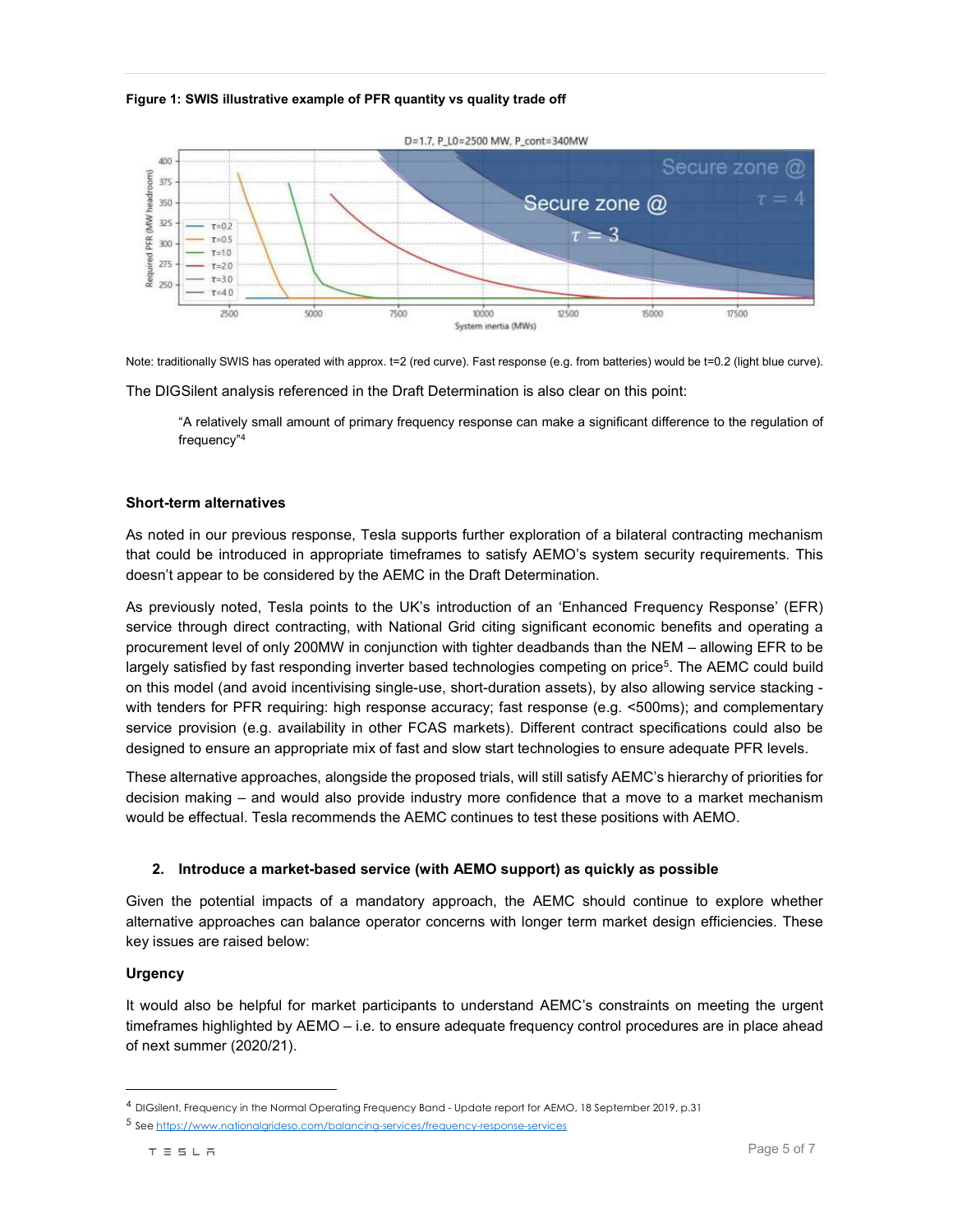The Final Determination provides an opportunity for the AEMC to test the flexibility of our regulatory processes and frameworks to adequately respond to a rapidly evolving market – where best-practice reforms could have an ambitious target of being implemented within a 12-month timeframe. It is one thing to recognise that our regulatory and market frameworks "have not kept pace", but to continue to ignore the need for a pro-active approach would only further embed reactive, incremental decision making - one element, one summer at a time. Given there is clear consensus on a preferred outcome (an effective incentive arrangement) across all stakeholders, it appears the challenge lies in refining the details of the mechanism itself, which could be informed from previous years of consultation and recommendations, such as the Frequency Control Frameworks Review. As such, we recommend a much shorter sunset period of 18 months to send a stronger signal to market of the commitment to move to a long-term incentive arrangement as quickly as practicable.

## FCAS impacts

Looking at historic revenue sources, AEMO data highlights the importance of FCAS regulation and contingency revenue streams to battery business models, noting combined FCAS revenues formed a record proportion (up to 88%) of total market revenues in Q4 2019:



Figure 3: Quarterly analysis of Revenue sources - Pumped Hydro & Batteries<sup>6</sup>

These figures, while illustrative of future revenue potential, clearly demonstrate the importance of incentivebased frameworks to be introduced as quickly as possible - preferably as an immediate solution, but at the very least as quickly as possible and well ahead of the 3-year sunset clause timeframe.

## 3. Ensure implementation is staged and processes are made transparent

Should a mandatory requirement be pursued as an interim solution, Tesla supports a staged implementation approach to better support market transition and allow for additional observations ahead of long-term mechanisms are designed.

The following should be considered as part of the staging:

- Capacity thresholds codified in the NER (i.e. mandatory PFR only applying to scheduled generators above 200MW as part of the interim PFRR, ahead of further assessments by AEMO in preparation for the PFRR being published at the end of 2021 on whether additional, smaller/semi-scheduled plant will be required to support, depending on observed frequency impacts over first 6 to 12 months. For example, only expanding the mandatory requirement on the condition that:
	- o Frequency performance during normal operation has not improved sufficiently;

l

<sup>6</sup> From AEMO Q4 2019 Quarterly Energy Dynamics report: www.aemo.com.au/-/media/files/major-publications/qed/2019/qed-q4-2019.pdf